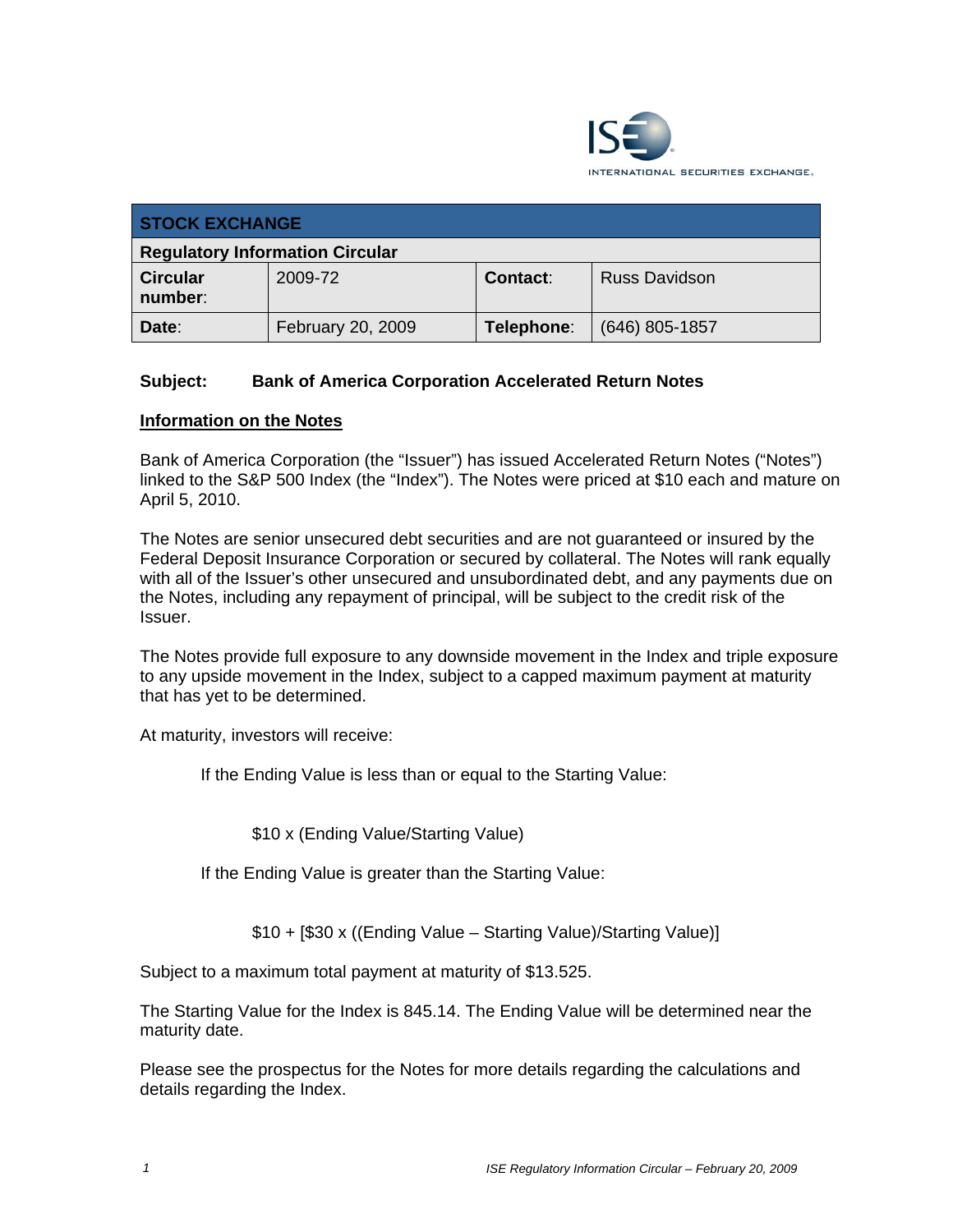It is expected that the market value of the Notes will depend substantially on the value of the Index and may be affected by a number of other interrelated factors including, among other things: the general level of interest rates, the volatility of the Index, the time remaining to maturity, the dividend yield of the stocks comprising the Index, and the credit ratings of the Issuer.

## **Exchange Rules Applicable to Trading in the Notes**

The Notes are considered equity securities, thus rendering trading in the Notes subject to the Exchange's existing rules governing the trading of equity securities.

## **Trading Hours**

Trading in the Notes on ISE is on a UTP basis and is subject to ISE equity trading rules. The Notes will trade from 8:00 a.m. until 8:00 p.m. Eastern Time. Equity EAMs trading the Notes during the Extended Market Sessions are exposed to the risk of the lack of the calculation or dissemination of underlying index value or intraday indicative value ("IIV"). For certain derivative securities products, an updated underlying index value or IIV may not be calculated or publicly disseminated in the Extended Market hours. Since the underlying index value and IIV are not calculated or widely disseminated during Extended Market hours, an investor who is unable to calculate implied values for certain derivative securities products during Extended Market hours may be at a disadvantage to market professionals.

## **Trading Halts**

ISE will halt trading in the Shares of a Trust in accordance with ISE Rule 2101(a)(2)(iii). The grounds for a halt under this Rule include a halt by the primary market because it stops trading the Shares and/or a halt because dissemination of the IIV or applicable currency spot price has ceased, or a halt for other regulatory reasons. In addition, ISE will stop trading the Shares of a Trust if the primary market de-lists the Shares.

## **Delivery of a Prospectus**

Pursuant to federal securities laws, investors purchasing Shares must receive a prospectus prior to or concurrently with the confirmation of a transaction. Investors purchasing Shares directly from the Fund (by delivery of the Deposit Amount) must also receive a prospectus.

Prospectuses may be obtained through the Distributor or on the Fund's website. The Prospectus does not contain all of the information set forth in the registration statement (including the exhibits to the registration statement), parts of which have been omitted in accordance with the rules and regulations of the SEC. For further information about the Fund, please refer to the Trust's registration statement.

**This Regulatory Information Circular is not a statutory Prospectus. Equity EAMs should consult the Trust's Registration Statement, SAI, Prospectus and the Fund's website for relevant information.**